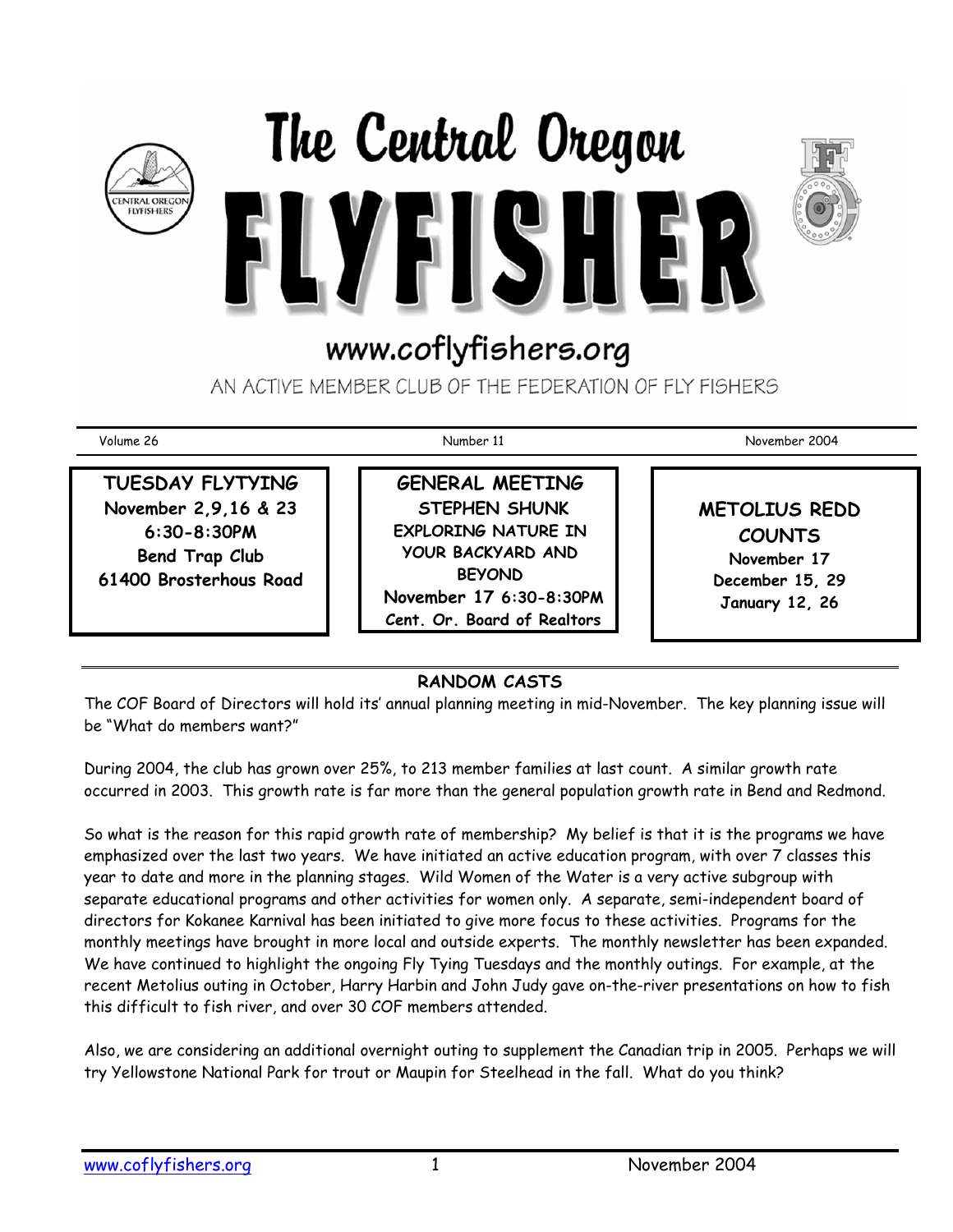To make the planning secession a success, and to insure that we provide what COF members want, we need your input. And to make the plans a success, we need your help in organizing both the existing activities and any new programs for 2005. Please find or contact any of the board members and let us know your thoughts. - Neal Buxton

#### **"FORGIVE ME…THERE'S MORE THEN JUST FISH OUT THERE"**

O.K. Close your eyes and picture this. Well, then again…you better get someone to read it to you. There you are, along the bank of your favorite water. It's been a great day fishing, the sun is out, there's a slight breeze. You are finishing lunch, and maybe it's time for short moment of reflection. You carefully slide down and lean back against that rock you were sitting on. Your eyes close and you listen carefully to your surroundings. All right, you can open your eyes now. What did you hear? Maybe the leaves swaying in the trees or the bubbling of the small riffle you just fished. You might have heard any number of sounds you're fond of, but you most likely heard a chorus of birds.

In dry regions, lakes, springs and streams are magnets for wildlife. Only one percent of the land in arid regions of the Pacific Northwest is riparian, yet over 90 percent of the animals that live in these areas use them for food, nesting, resting, shelter, and/or water. For example, streamside habitats provide food for waterfowl such as Canada geese, mallards and merganser. The riparian zone also provides food and cover for flocks of darkeyed junco, white-crown sparrow, American robin, and other species. Great blue heron, black-billed magpie, and Bullock's oriole all nest in riparian habitat, as do the Swainson's hawk, red-tailed hawk, and great horned owl. One bird, the bank swallow, is found in riparian areas so often it was given the scientific name Riparia riparia. In fact, many a fly fisher has followed this bird down the river knowing it usually means a hatch is on and the fish will be willing.

As an outdoor sport, birding can go hand and hand with fly fishing. Central Oregon Flyfishers would like to introduce you to the sport of bird watching to heighten you outdoor experiences. In

November, our guest speaker will be Stephen Shunk of Paradise Birding out of Sisters, Oregon.

Paradise Birding began in the South San Francisco Bay Area in 1990. Naturalist and founder Stephen Shunk wanted to share his infectious enthusiasm for birds with others. With a background in environmental education and natural history, Steve merged his teaching and birding skills to help bird watchers learn more about birds, birding, and habitat conservation. Steve has since reached hundreds of birders of all ages and ability levels. Now, with his spouse and partner Kris Falco, the two provide a leadership team that leaves students and tour participants with lifetimes of memories.

Steve will present a slideshow, "Exploring Nature in Your Backyard and Beyond." This will be a great presentation and one you sure won't want to miss. If you would like to know more about Steve and birding in Central Oregon, visit Paradise Birding's website at www.paradisebirding.com/sys.tmpl/door/ and join us November 17th.

**COF FLY FISHING EQUIPMENT SWAP**  Roll up those sleeves and don the gloves, it's time to clean the closets and the garage. COF will be having a small equipment swap for members of COF. If you have something related to fly fishing to sell or trade, bring it to the December meeting and we will have a corner of the room set aside for some good 'ol swapping. Find someone a Christmas present or make a little money to buy yourself one.

**DECEMBER MEETING..CALLING ALL TYERS**  As we have done the last couple years, this year's December meeting will be a casual tying show for our members. If you like to tie flies and would like sharing some information with your fellow members, let me know. We will have tables set up as tying stations throughout the room at the Assoc. of Realtors Building. No need to be a great tier just be willing. Contact Carl Sanders at 548-0870 or 4cesanders@earthlink.net if you would like to tie.

#### **WILD WOMEN OF THE WATER UPCOMING EVENTS**

Wild Women celebrated their one-year anniversary in September, and the group is going strong. Here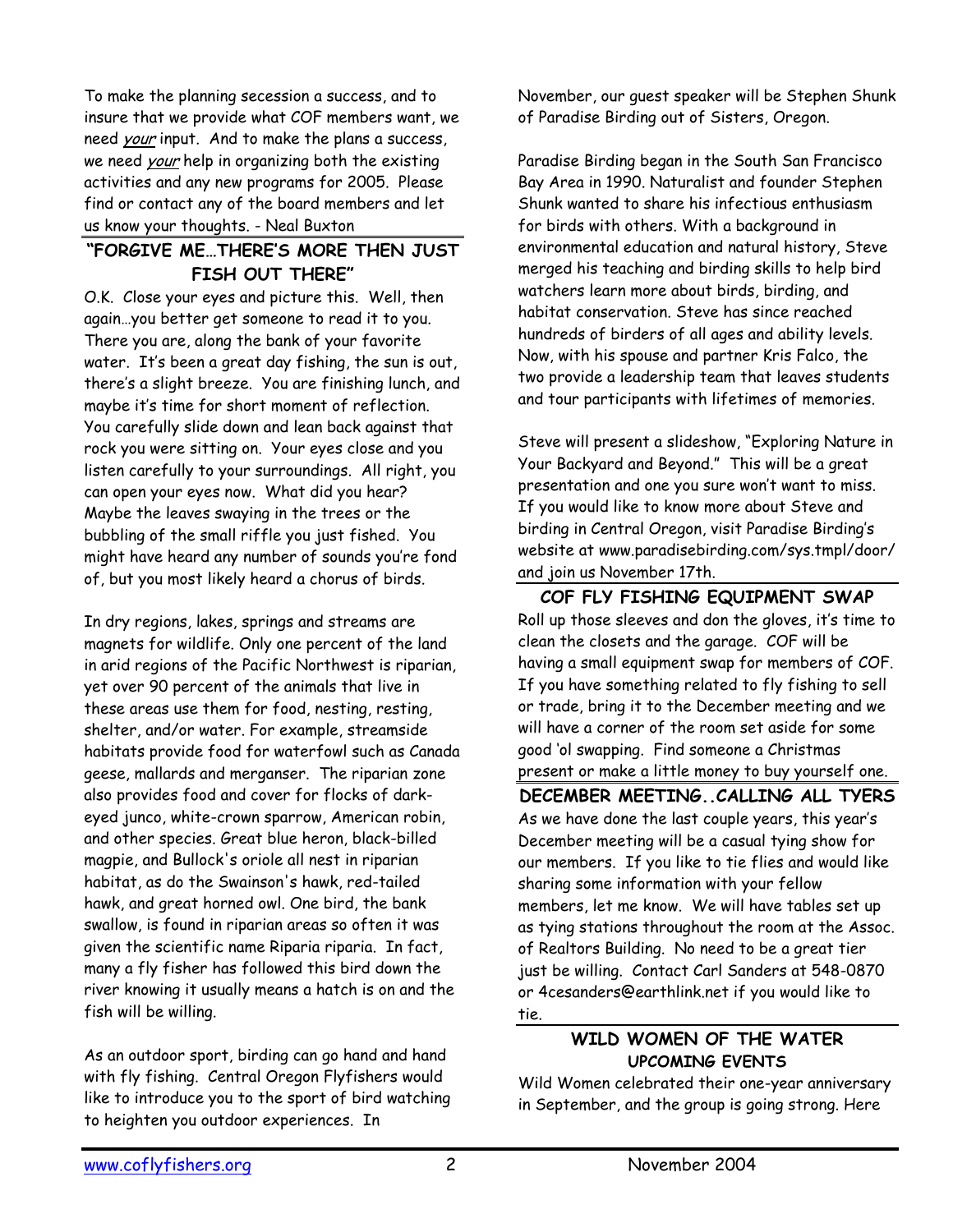are some meetings and outings that are in the works:

November - Meet at The Hook in Sunriver for a presentation on Fishing the Fall River December - Holiday potluck and get-together March - Meet with John Judy and learn to identify aquatic insects and match them to flies May- Meet at The Riffle in Madras for a presentation on fishing the middle Deschutes and then fish the river with Steve Light

I will send an email message with details for each event. (Remember to let me know if your emails address changes. If email is returned to me, I have no choice but to remove your name from the email list.) If you have an idea for a meeting or outing, please let me know.- Delores (ladyd@bendcable.com)

# **WELCOME NEW MEMBERS!**

A special welcome to new members! Look for board members with their green and white nameplates at the next meeting if you have any questions or special interests, and look up Delores Marsh, our Member Services committee chairperson at the back of the room if you have any membership issues, and to pick up your membership packet.

| Randy and Penny Falck   | Tim Galvin  |
|-------------------------|-------------|
| Jack Gordon             | Jim Clark   |
| David & Marilyn Sanders | Lee Fullmer |
| Joni Thayer             |             |

### **SMALLMOUTH FISHING ON THE UMPQUA**

The Umpqua River, north of Roseburg and west of I-5, is home to an excellent smallmouth bass fishery. The river, not to be confused with the North Umpqua, hosts impressive runs of shad, steelhead, and salmon in addition to the smallmouth.

The river is a collection of deep slow pools, shallow riffles, and slots through the old lava flows, and the bass can be found throughout. It's fun to sight fish in the pools and then cast directly to the fish. Once a single bass chases the fly, numerous friends show up and the competition begins to be the first to eat. Sink tip lines work well in the deeper water although a yellow popper pattern will take fish on the surface. The key seems to be lots of action and commotion to trigger a chase and strike.

Underwater patterns that work include girdle bugs, wooly buggers, crayfish patterns, and local creations of red/black chenille with white rubber legs among many others. On any pattern with a tail it's best to keep the tail short since the bass will often just grab the tail of the moving fly.

The technique for drifting a fly through the riffles and runs is the same as the drifting technique for trout, and there is no doubt when a person finds a hole with smallmouth in residence. The strike is sharp and even the smaller bass are acrobatic and strong. On our trip to the Umpqua last August we landed over 100 bass with Dee boating the largest at 18 1/2 inches. I hooked a very large fish that pulled line from the reel as it headed downstream, and it broke off when we couldn't keep up in the drift boat. Salmon and steelhead are moving upriver so it's possible that the big one that got away wasn't a bass.

The best time to fish for smallmouth is during the warm weather of late June into September. Much of the river is fishable from a float tube or pontoon boat, and some limited bank fishing is available. We were fortunate to stay at a guest ranch with 8 miles of private riverfront, but fishing from a drift boat was much more productive than fishing from the bank.

So if you haven't tried it yet, smallmouth fishing is a wonderful alternative during the dog days of summer. - Ron Anderson

### **2005 COF ELECTION OF OFFICERS AND DIRECTORS**

The COF Nominating Committee has nominated the following individuals to serve in 2005:

| OFFICERS: (one year term)       |                      |
|---------------------------------|----------------------|
| President -                     | Dave Dunahay         |
| Vice President -                | Carl Sanders         |
| Secretary -                     | Linda Cheney         |
| Treasurer -                     | Frank McKim          |
| DIRECTORS SEEKING RE-ELECTION:  |                      |
| (two year term)                 | <b>Delores Marsh</b> |
| DIRECTORS FOR VACANT POSITIONS: |                      |
| (two year term)                 | Dave Semich          |
|                                 | <b>Bob Cooper</b>    |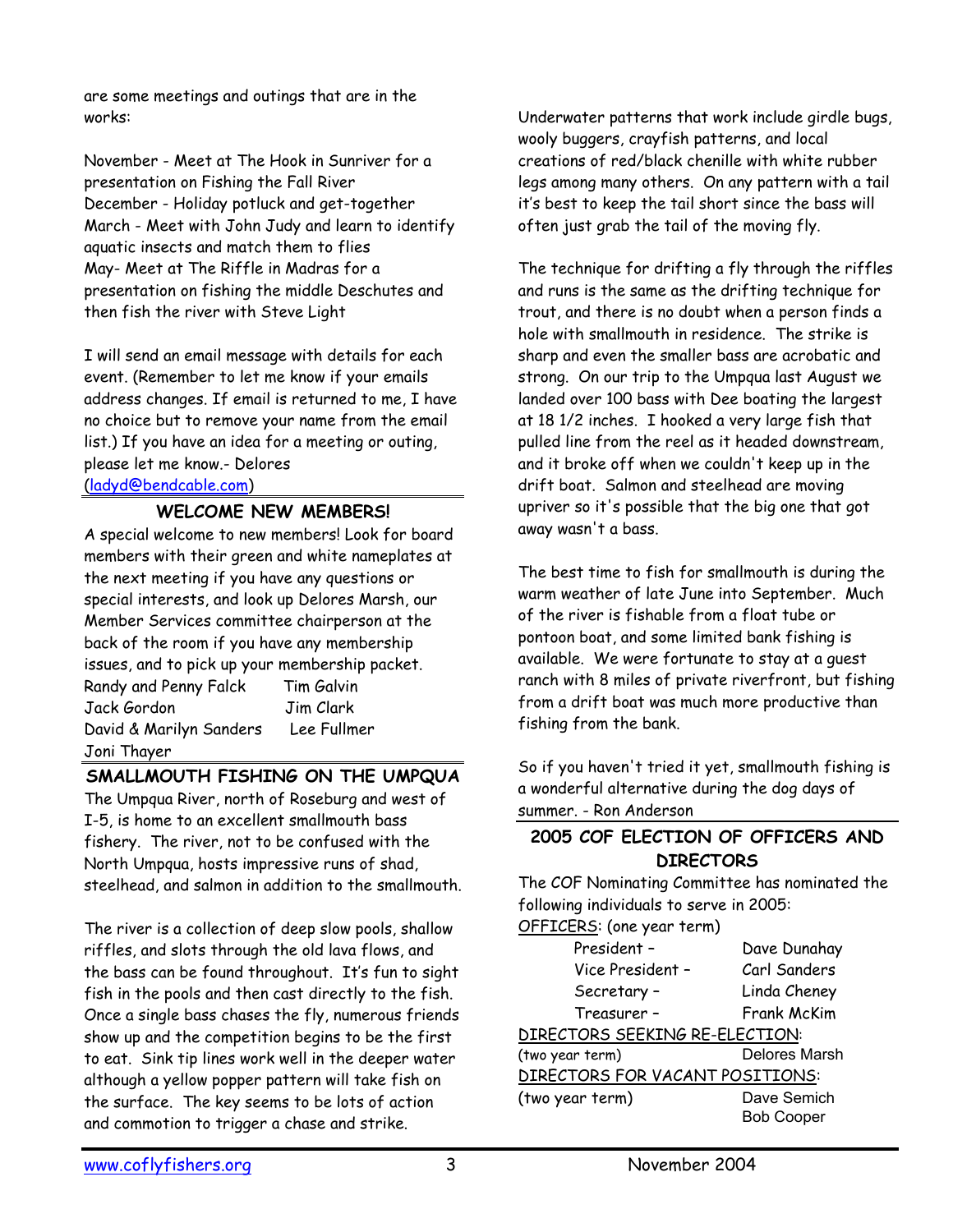The election of officers and directors for 2005 will take place at the November general membership meeting. Additional nominations from the floor are permitted.

COF President Neal Buxton will move to ex-officio status next year with the Board, and Earl Rettig, Lyle Kearns and Phil Havens will be completing their Board terms. Let's give our thanks to these four individuals who have provided many, many hours of service and leadership for COF.

For new members not familiar with the COF election process, which is similar to that of most nonprofit clubs, it is important to remember that this is not the California Governor's race (thank goodness!) with a selection of candidates for each position. Most of these folks have been asked by the nominating committee to give a great deal of their time in the upcoming years, and there are not large numbers of people willing or able to step up to these jobs. As stated above, nominations from the floor are welcome, but the person nominated, if any, should be willing to commit the time necessary to complete the duties of officers and directors of the club.

#### **WILD WOMEN ON THE METOLIUS**  Beautiful fall weather in early October prompted a few Wild Women of the Water to organize a spurof-the-moment outing on the Metolius. Returning COF member, John Judy, joined the women unexpectedly.

To the unknowing, comments such as "I want the beefeater. Please hand over the white rabbit. Is this purple thing real fur? Wouldn't this make a great earring?" sound like preparations for a major social event in Bend. Actually, we were examining the boatload of bull trout flies that John brought along. None of us had ever fished for bull trout, and the flies were fascinating. It's a different matter to cast one of those lunkers. We decided to stick with October caddis and other dry flies for redbands.

John shared some of his fishing tips and favorite spots with us. (Sorry guys, we're not gonna tell. The names of the women who attended this outing have been purposely omitted for their protection.)

#### **FISH EGGS TO FRY FALL EGG DELIVERY**  Another sure sign of fall is the site of Glacier chillers, aquariums, and fish eggs in local classrooms. On October 18, volunteers from COF delivered rainbow trout eggs to twelve local schools.

Fish Eggs to Fry is one of four Kokanee Karnival Classroom Projects in which schools can participate. By incubating fish eggs in the classroom, observing development of the eggs, and releasing the fry into an approved local water body, students learn about fish habitat, life cycles, and scientific technique. Many thanks to the following volunteers for delivering fish egg: Ron Anderson, Alex Page, Emil Seidel, Lyle Kearns, and Larry and Mary Thornburgh. A big thank you to Bob Griffin for picking up the eggs at Oak Springs Hatchery.

Bob and Tommie Speik made their ninth 1,000-mile roundtrip tour of eastern Oregon to deliver fish eggs to 16 classrooms. Tommie said this year would be their last for eastern Oregon egg deliveries. (She said that last year too.) The next fish egg delivery will occur in February 2005. To learn more about this project, contact Terri Grimm (sonata@teleport.com or 318-0567).

WE NEED MORE EGG TRAYS. If you have rudimentary woodworking skills and would like to build egg trays, please contact Terri.

### **TIME TO COUNT REDDS**

How would you like to spend a whole day with an ODFW biologist spotting redsides on the Metolius River, finding their redds, and helping to estimate the number of fish and their health? And at no cost to you for this valuable education! Starting this month, ODFW and the forest service is again looking for volunteers from COF to assist in the redd surveys. The chart below lists the dates and sponsors for the various surveys along with contacts for each. If you first want to talk to a COF member who has been very involved with these surveys, call Gene McMullen at 312-8939. Waders and some wading skills are a requirement for these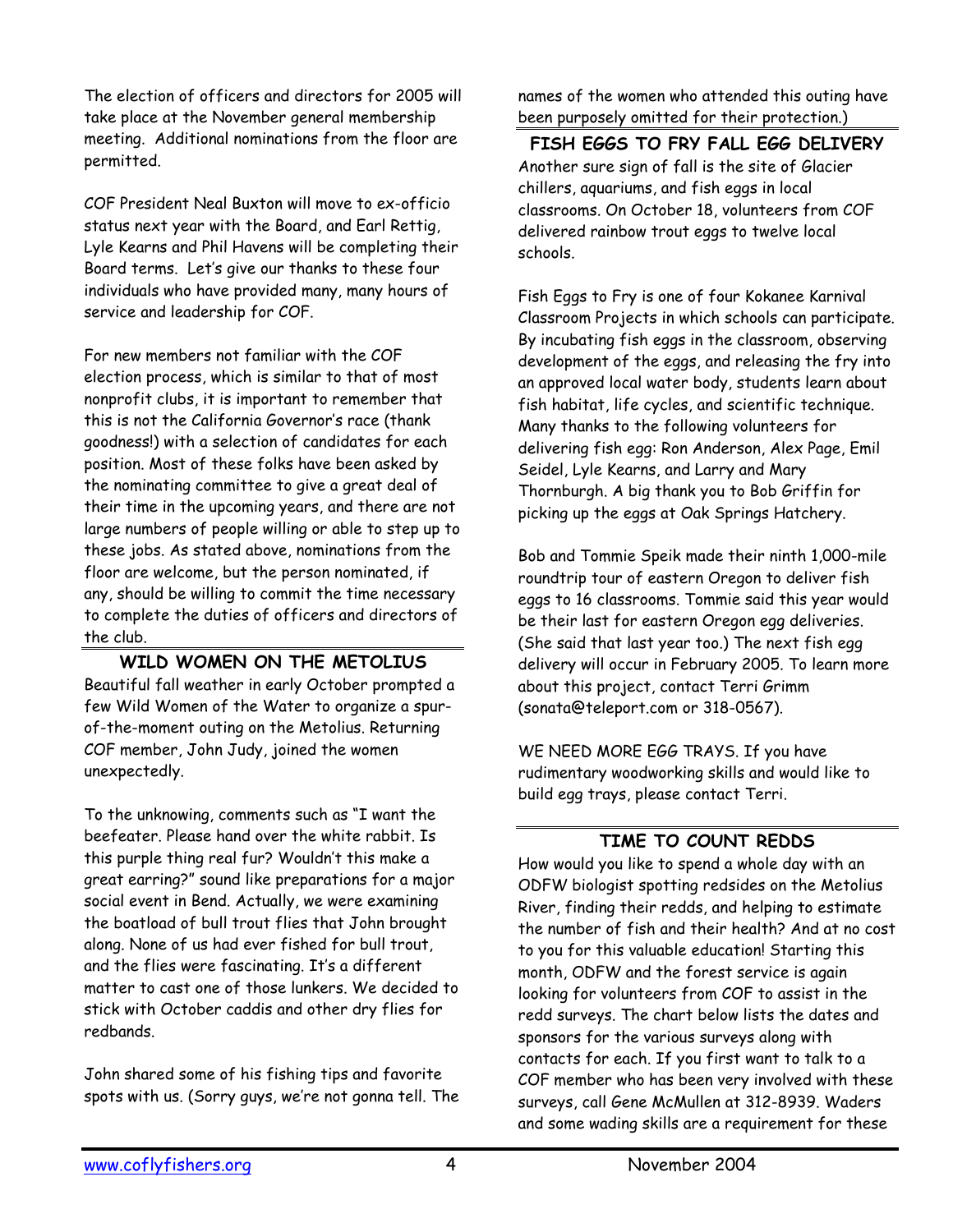surveys. You don't have to be a fisherman to participate.

| <b>DAY</b> | <b>REACH</b>    | <b>AGEN</b> | <b>AGENCY LEADER</b>     |  |  |
|------------|-----------------|-------------|--------------------------|--|--|
| NOV.       | <b>METOLIUS</b> | ODFW        | CALIBRATION FOR          |  |  |
| 17         |                 |             | <b>BROWN TROUT REDDS</b> |  |  |
| DEC.       | <b>METOLIUS</b> | <b>ODFW</b> | TED WISE 388-6363        |  |  |
| 15         |                 |             | TED.G.WISE@STATE.OR.US   |  |  |
| DEC.       | <b>METOLIUS</b> | <b>USFS</b> | SCOTT COTTER 549-7725    |  |  |
| 29         |                 |             | SACOTTER@FS.FED.US       |  |  |
| JAN.       | <b>METOLIUS</b> | USFS        | NATE DACHTLER 383-5720   |  |  |
| 12         |                 |             | NDACHTLER@FS.FED.US      |  |  |
| JAN.       | <b>METOLIUS</b> | <b>ODFW</b> | TED WISE 388-6363        |  |  |
| 26         |                 |             | TED.G.WISE@STATE.OR.US   |  |  |
| FEB.       | <b>METOLIUS</b> | <b>USFS</b> | SCOTT COTTER 549-7725    |  |  |
| 9          |                 |             | SACOTTER@FS.FED.US       |  |  |
| FEB.       | <b>METOLIUS</b> | <b>ODFW</b> | TED WISE 388-6363        |  |  |
| 23         |                 |             | TED.G.WISE@STATE.OR.US   |  |  |
| MAR.       | <b>METOLIUS</b> | <b>USFS</b> | NATE DACHTLER 383-5720   |  |  |
| 9          |                 |             | NDACHTLER@FS.FED.US      |  |  |
| MAR.       | ABBOT CR.       | <b>USFS</b> | SCOTT COTTER 549-7725    |  |  |
| 10         |                 |             | SACOTTER@FS.FED.US       |  |  |
| MAR.       | <b>METOLIUS</b> | <b>ODFW</b> | TED WISE 388-6363        |  |  |
| 23         |                 |             | TED.G.WISE@STATE.OR.US   |  |  |
| MAR.       | ABBOT CR.       | <b>ODFW</b> | TED WISE 388-6363        |  |  |
| 24         |                 |             | TED.G.WISE@STATE.OR.US   |  |  |
| APR.       | <b>METOLIUS</b> | <b>USFS</b> | SCOTT COTTER 549-7725    |  |  |
| 7          |                 |             | SACOTTER@FS.FED.US       |  |  |
| APR.       | ABBOT CR.       | <b>USFS</b> | NATE DACHTLER 383-5720   |  |  |
| 8          |                 |             | NDACHTLER@FS.FED.US      |  |  |
| APR.       | <b>METOLIUS</b> | <b>ODFW</b> | TED WISE 388-6363        |  |  |
| 20         |                 |             | TED.G.WISE@STATE.OR.US   |  |  |
| APR.       | ABBOT CR.       | <b>ODFW</b> | TED WISE 388-6363        |  |  |
| 21         |                 |             | TED.G.WISE@STATE.OR.US   |  |  |
| MAY.       | <b>METOLIUS</b> | USFS        | NATE DACHTLER 383-5720   |  |  |
| 5          |                 |             | NDACHTLER@FS.FED.US      |  |  |
| MAY.       | ABBOT CR.       | <b>USFS</b> | SCOTT COTTER 549-7725    |  |  |
| 6          |                 |             | SACOTTER@FS.FED.US       |  |  |
| MAY.       | <b>METOLIUS</b> | ODFW/       | ALL VOLUNTEER ROCK       |  |  |
| 18         |                 | <b>USFS</b> | PICK-UP METOLIUS         |  |  |
| MAY.       | ABBOT CR.       | ODFW/       | ABBOT SURVEY AND         |  |  |
| 19         |                 | USFS        | ROCK PICK-UP             |  |  |

### **SO HOW WAS FISHING ON THE METOLIUS ANYWAY?**

The October 23 outing on the Metolius River turned out to be great after a little snow on the windshield driving through Sisters; well over 30 members were in attendance for a discussion of the river and a tour of its well known landmarks followed by fishing for everyone. So how was the fishing, anyway? I can only speak for a few since everyone was scattered while fishing.

I finished conducting my tour, ate my lunch on the picnic table at Allen Springs, and then drove to the fish hatchery and suited up. As I walked past the Idiot Hole above the hatchery about 12:50PM, I saw four fish at the tail out circling about taking nymphs and occasionally rising to the surface, but even though the nymphs were about, the mayflies were not hatching enough that I could see them from the shore.

I decided to walk upstream about 2 miles to a series of three big back eddies formed by some big logs. About half way up I met Max Johnson, who had had no success yet, and invited him to go along. We looked at the lower back eddy, but saw few fish. At the next eddy we found Frank McKim standing in the water changing flies, also with no success to report. As Max and I stood on the bank at 1:20PM facing the water and Frank turned to shore to talk to us, Max and I saw a fish rise in the foam line, and then another and another. Within 60 seconds there were 12-15 fish rising steadily and there were a substantial number of mayflies popping out on the surface. Frank was ready to move to a new spot, so I stepped into the water and Max went up to the third eddy.

I had a little buck fever, and hung my fly in the brush. After freeing it, I sampled the bugs with my aquarium net and found two sizes of blue winged olives. With a matching sparkle dun, I caught and landed one fish within 5 minutes, but it took a while before I caught a second one. After landing the fish, I sampled the bugs again and found a yellow mayfly with a dark grey wing, about size 16, and another with a yellow body and yellow wing, about the same size. Based on an earlier chat with Max, I matched it with a yellow spent wing dun pattern and managed to hook and land three more, for a total of five. If you drew a 25 foot circle in front of me a rod length away, it contained a slowly swirling broth of 15-20 fish and hundreds, maybe thousands of mayflies in the foam. It always amazes me that if you have the right fly and presentation, the fish will pick your fly from dozens of naturals! The landing took a lot of my fishing time, because, like a dummy, I left my net in the rig, and, following Murphy's law, two of the fish had the fly come loose from their lip during the fight and foul hook the fish, one in the dorsal fin and one in the tail.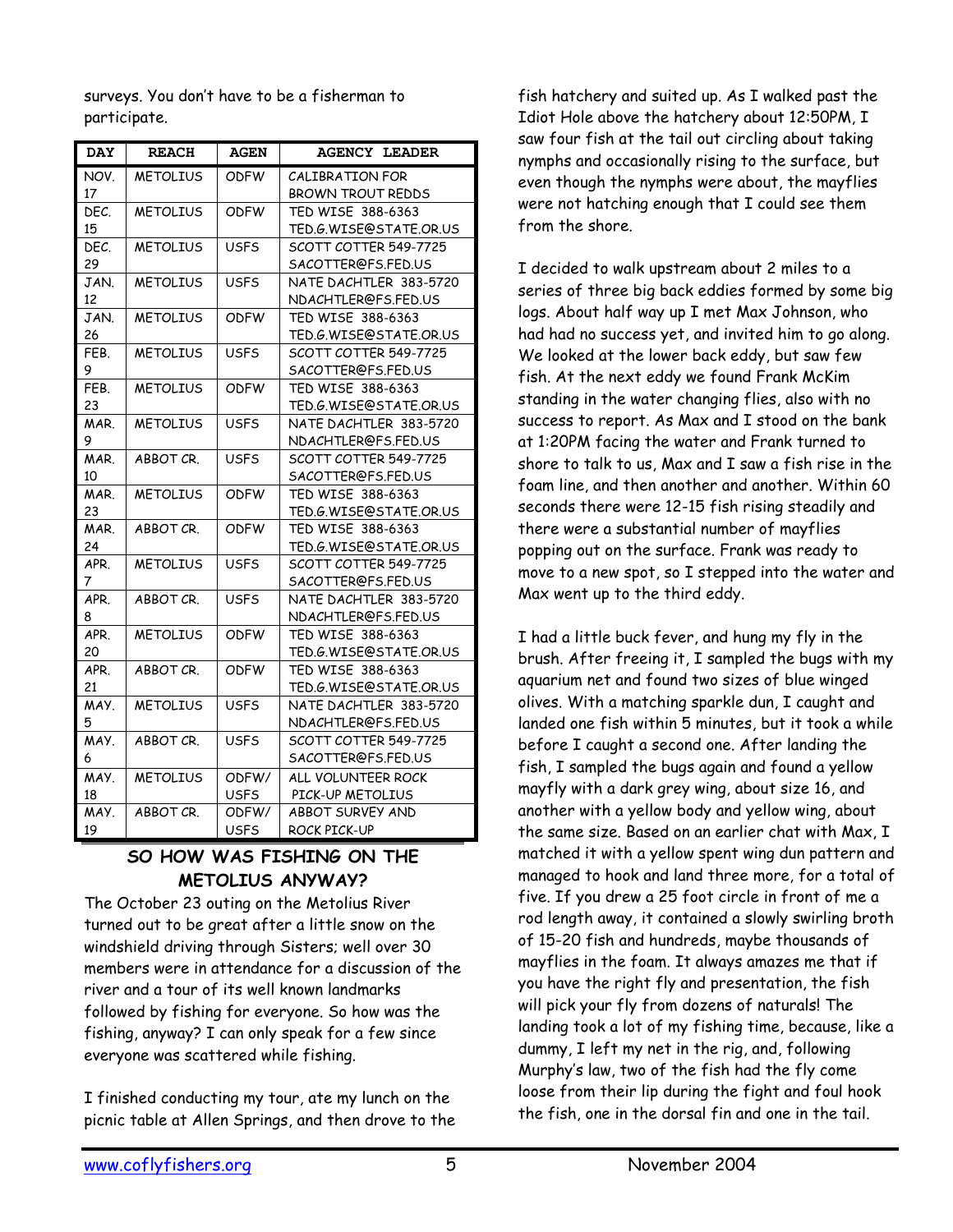By 3:00PM, everything had slowed down, and I had to get out of the water because I had not moved my feet for an hour and a half and my feet were frozen. Max was standing on the shore behind me, and in the same time period had landed three and broken off a big fish that he was trying to turn as it headed for a log. At the end of the hatch, I had averaged one good redside about every 20 minutes for 90 minutes, and had not wet a line before or after the hatch.

Frank McKim reported that he hooked one fish for a short period and had a few other rises. I also had a later report from Ron Anderson that he had good fishing. He had a strange encounter with his first fish - the biggest fish he had ever seen on the river. He was trailing a small nymph behind his dry fly, when suddenly the nymph caught on something. After feeling for a fish, he jerked it one way, then another and then stepped into the river on a ledge to free the fly. As he approached his fly, it started moving downstream and a huge (bull?) trout rolled on the surface. I guess the fish didn't even feel a little nymph on 6X, and needless to say Ron never saw his fly again. Fish 2 ran and then wrapped his line around a rock so he had to break him off. Fish 3 was 16-18", but he was missing half a gill plate and he had two sores on his mouth. Fish 4 was the same size and healthy. He missed three or four others that hit the dry fly but didn't stay. And then he went home to thaw out. Later that week, I had another report from Max that he had caught a number of trout a few days later, and on Thursday, Dave Dunahay landed three in a life changing outing as he finally broke the code on the Metolius.

All of the fishing reported herein was dry fly fishing on a very clear and tough spring creek. I know that many outing participants probably didn't catch fish, and are frustrated by the learning curve for this technical dry fly fishing. I was making casts across a back eddy current flowing upstream to a fast current seam flowing downstream – very difficult to get a good drift without really good technique. I am often asked "OK, I heard the presentation and took the tour, but **exactly** where should I fish, **exactly** how long should my tippet be, and **exactly** what fly should I use?" The answer to each of these questions can be very complex –

where you fish can depend on how well you wade, how far from the parking lot you are willing to walk, how well you can cast into the wind, how well you can mend etc. etc. For those of you still struggling, see the next article. – Harry Harbin

#### **IN PRAISE OF THE GUIDE**

The Central Oregon Flyfishers offer many educational opportunities for members, including the Beginning Fly Fishing course taught through Parks and Rec in the spring, casting and on water clinics and classes, classes offered by experts who provide programs at out meetings, endless advice (and BS) at Fly Tying Tuesdays, volunteer opportunities with KK and ODFW redd counts etc. However, in the life of each fly fisherman, there seems to come a time when reading books and taking clinics and short courses just isn't advancing his fishing ability any more. What that person needs is an expert standing by his shoulder offering advice for a whole day as he struggles with whatever fishing type he is pursuing. A lot of new members hope that COF can provide this service, but this type of instruction takes a whole day by a volunteer who can't really fish himself in a one on one situation while there are a dozen or more members who want the same help. It just isn't practical for a volunteer organization like COF to provide this.

Enter the professional fishing guide. Central Oregon has some of the best guides around, and they work hard. With years of experience teaching fly fishermen, once they size you up they know exactly where to have you fish and can teach you what you need to know about flies and presentation. Sure, they cost hundreds of dollars a day, but few would be even upper middle class based on their guide fees alone. If you can't paint your house or shingle your roof, you would pay a pro much more for a lot shorter work day than a guide. Ask around, get a guide recommendation that fishes the type of water with the technique you want to learn, and tell your guide exactly what you want to accomplish. If you tell your guide you want to "catch a lot of fish" you may wind up nymphing all day instead of learning how to get a good dry fly drift. If you learn to get a perfect dry fly drift, but don't catch any fish, you have had a great day. – Harry Harbin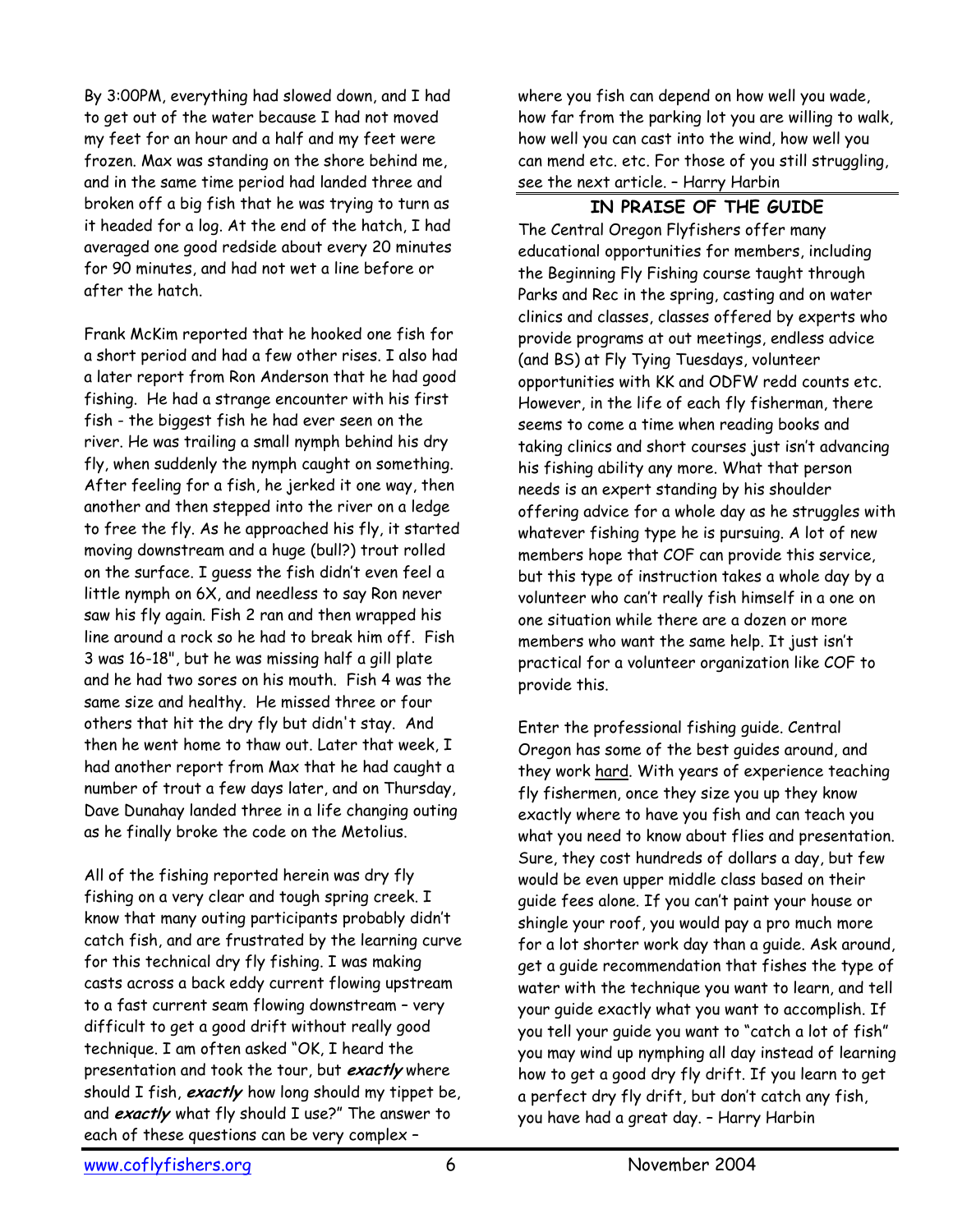# **New Membership**

#### **The Central Oregon Flyfishers**  www.coflyfishers.org

*The following information is used in the roster. Include all contact data and other interests that you wish to have appear in the roster. Print legibly using block letters, all caps.* 

| <b>LAST NAME</b>       | <b>FIRST NAME</b>                                                                                                                                                           |                   | OCCUPATION (PAST OR CURRENT) |  |  |  |
|------------------------|-----------------------------------------------------------------------------------------------------------------------------------------------------------------------------|-------------------|------------------------------|--|--|--|
| SPOUSE'S FIRST NAME    | SPOUSE'S LAST NAME IF DIFFERENT                                                                                                                                             | <b>HOME PHONE</b> |                              |  |  |  |
| <b>HOUSE NUMBER</b>    | <b>STREET</b>                                                                                                                                                               | <b>WORK PHONE</b> | <b>EXT</b>                   |  |  |  |
| <b>CITY</b>            |                                                                                                                                                                             | <b>STATE</b>      | ZIP CODE                     |  |  |  |
| <b>EMAIL ADDRESS</b>   |                                                                                                                                                                             |                   |                              |  |  |  |
|                        | How do you want to receive the COF monthly newsletter? E-mail saves big \$\$ (Check one.)<br>Why did you join COF? (Check all that apply. List other interests on reverse.) | Email             | <b>US Postal Service</b>     |  |  |  |
| Acquire more knowledge | Find fishing partner<br>Volunteer for projects                                                                                                                              | Improve technique | Social functions             |  |  |  |

*You must sign this release EACH year when you renew to attend or participate in club activities.*

#### **LIABILITY RELEASE AND HOLD HARMLESS AGREEMENT**

As a condition of membership or of participation in any activity encouraged or publicized by The Central Oregon Flyfishers, I voluntarily assume all risks of my participation. In acknowledgement that I am doing so entirely upon my own initiative, risk and responsibility, I do hereby for myself, heirs, executors, and administrators agree to remise, fully release, hold harmless, and forever discharge The Central Oregon Flyfishers, all its officers, board members and volunteers, acting officially or otherwise, from any and all claims, demands, actions or causes of actions, on account of my death or on account of any injury to me or my property that may occur from any cause whatsoever while participating in any such COF activity.

 I acknowledge that I have carefully read this hold harmless and release agreement, and fully understand that it is a release of liability. I further acknowledge that I am waiving any right I may have to bring legal action to assert a claim against The Central Oregon Flyfishers for its negligence. I have read the above statement and agree to its terms as a condition of my membership in The Central Oregon Flyfishers.

| X |                  |            |                |     |      |
|---|------------------|------------|----------------|-----|------|
|   | <b>SIGNED BY</b> | PRINT NAME | <b>MONTH</b>   | DAY | YEAR |
| X |                  |            |                |     |      |
|   | SIGNED BY        | PRINT NAME | MONTH DAY YEAR |     |      |

#### **DUES SCHEDULE**

Memberships are renewable on January 1 of each year. New members joining prior to June 1 shall pay a full year's dues of \$36. New members joining after June 1 shall pay a prorated amount according to the chart below. New members who reside outside Deschutes County shall pay \$12.

| THE MONTH YOU ARE JOINING | JUN | JUL | AUG | SEP | ост | <b>NOV</b> |
|---------------------------|-----|-----|-----|-----|-----|------------|
| THE DUES YOU PAY (\$)     | 18  |     |     |     |     |            |

**RETURN THIS FORM** Mail or deliver this form and your check payable to The Central Oregon Flyfishers to the membership chairman. *Forms unaccompanied by dues payment or that lack signature, name, or date on the liability release statement are considered invalid and will be returned to sender.*

> **The Central Oregon Flyfishers Membership Chairman PO Box 1126 Bend, OR 97709**